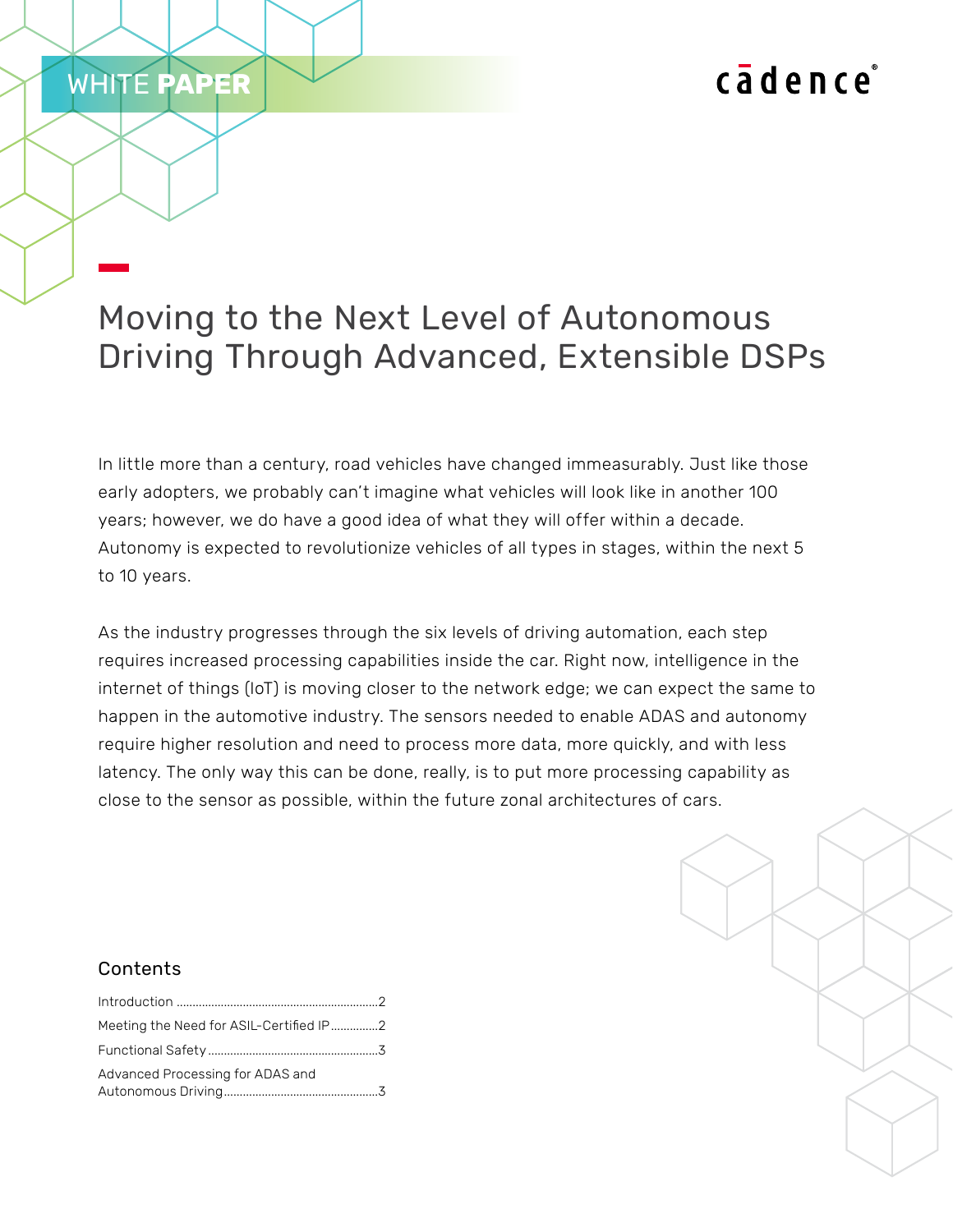## <span id="page-1-0"></span>Introduction

If vehicles are to become more autonomous, they need to understand the surrounding environment. Sensors provide that capability. The three key sensor modalities are radar, lidar and vision. Each has its relative strengths and weaknesses, which means all three will need to operate together. Combining multiple different sensor technologies in a sensor fusion system provides true redundancy for functional safety and improves sensing accuracy. The fourth element that will enable each element in the system to interoperate is connectivity. Together, these four elements provide the foundation for the era of autonomous vehicles.



*Figure 1: Radar and lidar offer complementary capabilities*

## Meeting the Need for ASIL-Certified IP

Autonomous vehicles feature multiple sensors that conform to one of three main types. Radar is expected to feature strongly, with 20 or more individual sensors distributed around a vehicle. As the technology best suited to providing high-resolution ranging data, lidar sensors will play a key role in autonomous driving. As the most mature technology, at least in terms of its use in automotive applications, image sensors will proliferate in autonomous vehicles. All three will be used in multiple ways, such as monitoring the terrain, other road users, pedestrians, and weather conditions, as well as absolute and relative speeds. Sensors will also be used to monitor the vehicle's interior, for occupant detection and observation.

One challenge here is the amount of raw data generated by the sensors. It would be unfeasible to move that much data around a vehicle's in-car network or relay it all to a cloud service for processing. The latency and bandwidth requirements would render autonomy impractical, which is why the raw data needs to be processed locally.

Another challenge relates to making the sensor solutions adaptable as the sensing imperative changes. For example, the range over which the sensor operates is speed dependent. Radar and lidar offer complementary capabilities in relation to resolution, but this, too, may be dependent on weather, light levels, and scene contrast.



*Figure 2: ADAS and autonomous vehicles need tens of sensors based on multiple technologies*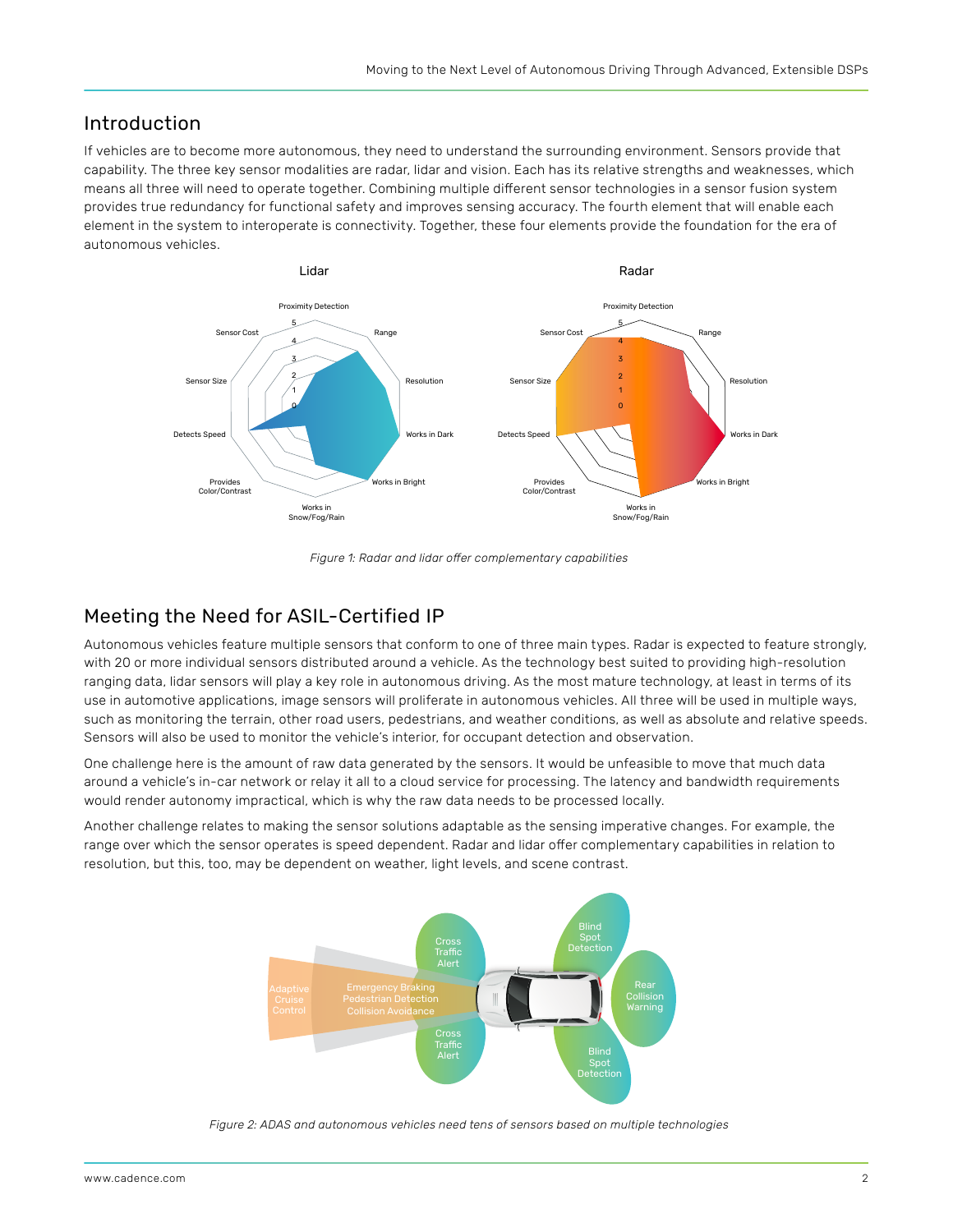<span id="page-2-0"></span>However, this highlights other challenges. The engineering need for high-performance processing solutions is clear, but on a commercial level, those solutions can only be used if they are certified for use in an automotive application. They must also meet the processing requirements in an optimized way. Currently, the cost of lidar far exceeds the cost of either radar or image sensing, but the automotive industry accepts that lidar is necessary, because of its unique ability to meet specific sensing requirements.

This indicates the need for a scalable processing platform that can be applied to sensors of all types, optimized for different applications. The operation of automatic emergency braking is quite different from adaptive cruise control, but both may use a combination of lidar and radar sensors. Similarly, blind spot detection may use an image sensor during the day, but radar at night, or in bad weather conditions.

Each of the many use-cases needed to enable full autonomy requires a solution optimized for that purpose. However, with many tens of individual sensors required, OEMs need a way to commoditize what are effectively individual requirements. The answer is to standardize on a common but scalable processing platform, namely, the zonal architecture, including zonal controllers. These zonal controllers must be configurable to provide the right level of high-speed signal processing and the required safety level for various applications.

## Functional Safety

The Cadence® Tensilica® ConnX B10 and B20 DSPs are optimized for next-generation sensing applications, including radar and lidar, as well as high-performance V2X (vehicle-to-everything) communications. They are also the semiconductor industry's first dedicated radar, lidar, and V2X DSPs available as licensable IP to achieve Automotive Safety Integrity Level B random hardware fault and ASIL D systematic fault compliance. This level of functional safety certification to ISO 26262:2018 is essential for OEMs and Tier 1 suppliers developing SoCs targeting ADAS solutions and autonomous driving applications.

## Advanced Processing for ADAS and Autonomous Driving

The ConnX B10 and B20 DSPs' instruction set architecture (ISA) supports accelerators designed specifically for radar, lidar, and V2X. The scalability of the ConnX DSP family ensures that engineers can optimize their SoC design for the specific application, while benefiting from the common architecture to support code migration, reusability, and portability.



#### Tensilica ConnX B20 DSP Architecture Diagram

*Figure 3: The Tensilica ConnX B20 DSP*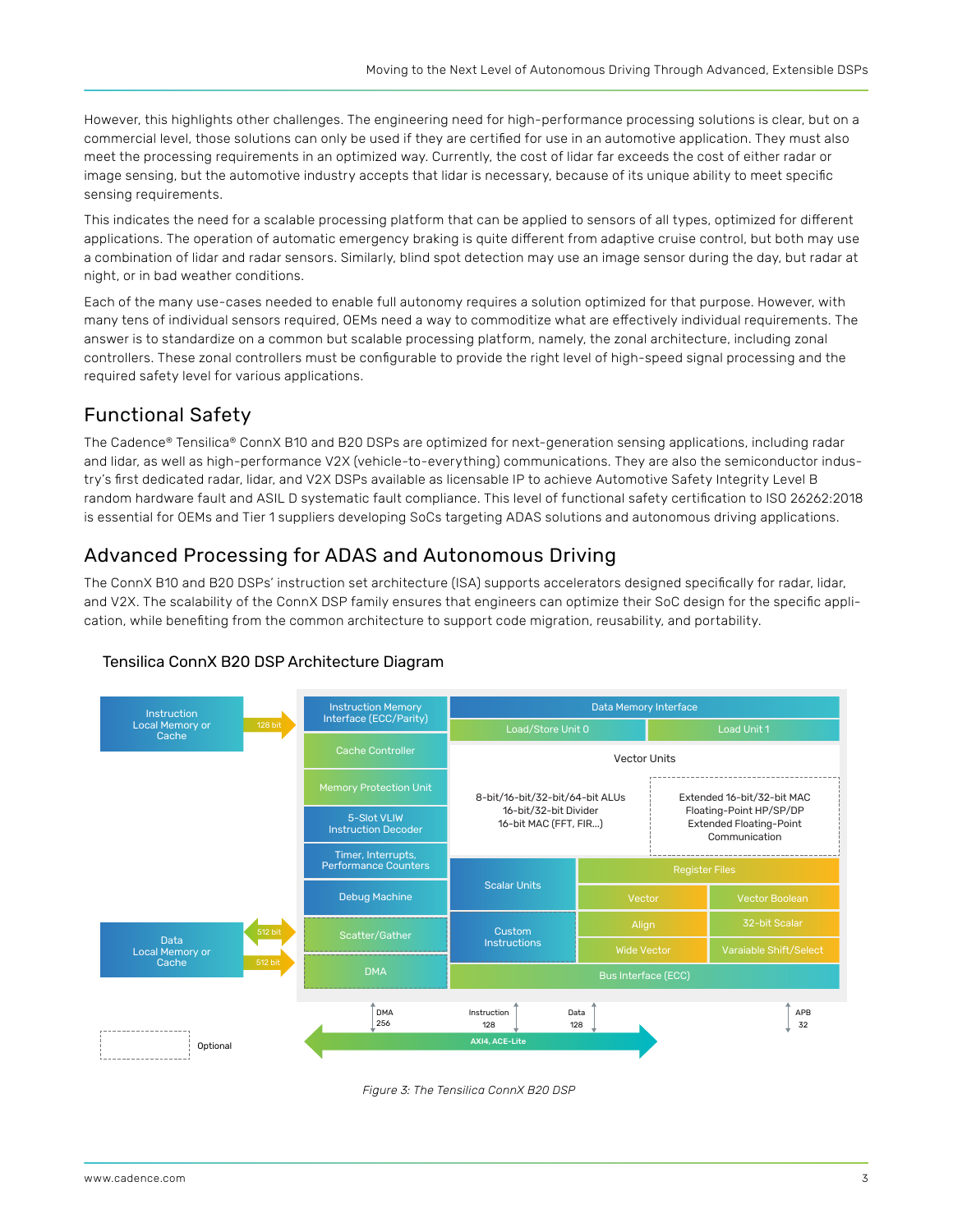#### High Performance

The ConnX DSPs employ single instruction, multiple data (SIMD) vector processing based on a very long instruction word (VLIW) architecture. This supports parallel operations for load/store, MAC, and ALU. The ISA is optimized for linear algebra and complex data, as well as vector compression and expansion. The ISA helps enhance performance in various stages of sensor processing, such as Kalman filter, MUSIC, and DML processing.

Featuring the fastest clock speeds in the ConnX series, the ConnX B10 and B20 DSPs also offer an optional 32-bit vector fixed-point MAC that can be used to accelerate the processing functions associated with radar/lidar/V2X, including FIR, FFT, convolution, and correlation. Vector double, single, and half-precision floating point operations can also be hardware-accelerated.

The ConnX B10 and B20 DSPs have been optimized to provide the performance needed by advanced MIMO systems, including vector-based filtering, FFT, and linear algebra processing. The low-level processing requirements that these systems impose are also acknowledged, with an instruction set that supports a comprehensive level of bit-oriented operations.

The instruction set also includes optimized instructions for working on 16-bit data to perform complex arithmetic, polynomial evaluation, matrix multiplication, and square root/reciprocal acceleration. In addition, the ISA also supports 16- and 32-bit peak search acceleration.

#### **Scalability**

With an increasing number of antennas needed for higher resolution 4D imaging radar, and as physical layers (PHYs) transition to more advanced standards such as 5G, the processing performance requirement increases dramatically. The ConnX series meets this demand with its highly parallel and scalable architecture. The ConnX B10 and B20 DSPs also provide multi-core solutions to scale processing capacity beyond a single core.

#### Flexibility

Although DSPs are associated with the parallel execution of complex algorithms, the ConnX series does not overlook the need for hardware control. The ConnX DSPs also excel at running control code in areas such as the PHY application layer control. When interfacing with hardware blocks is required, ConnX DSPs may interface with the external hardware through dedicated custom interfaces, which deliver virtually unlimited data bandwidth.

#### Customizability

To further optimize the DSP IP, the ConnX series can also be customized using the Tensilica Instruction Extension (TIE) language. Similar to Verilog, this language can be used to design multi-cycle pipelined execution units, register files, SIMD ALUs, and more, all of which can be used to extend the core architecture. Each extension has its own dedicated instructions that become part of the ISA, allowing software developers to access hardware extensions with ease.